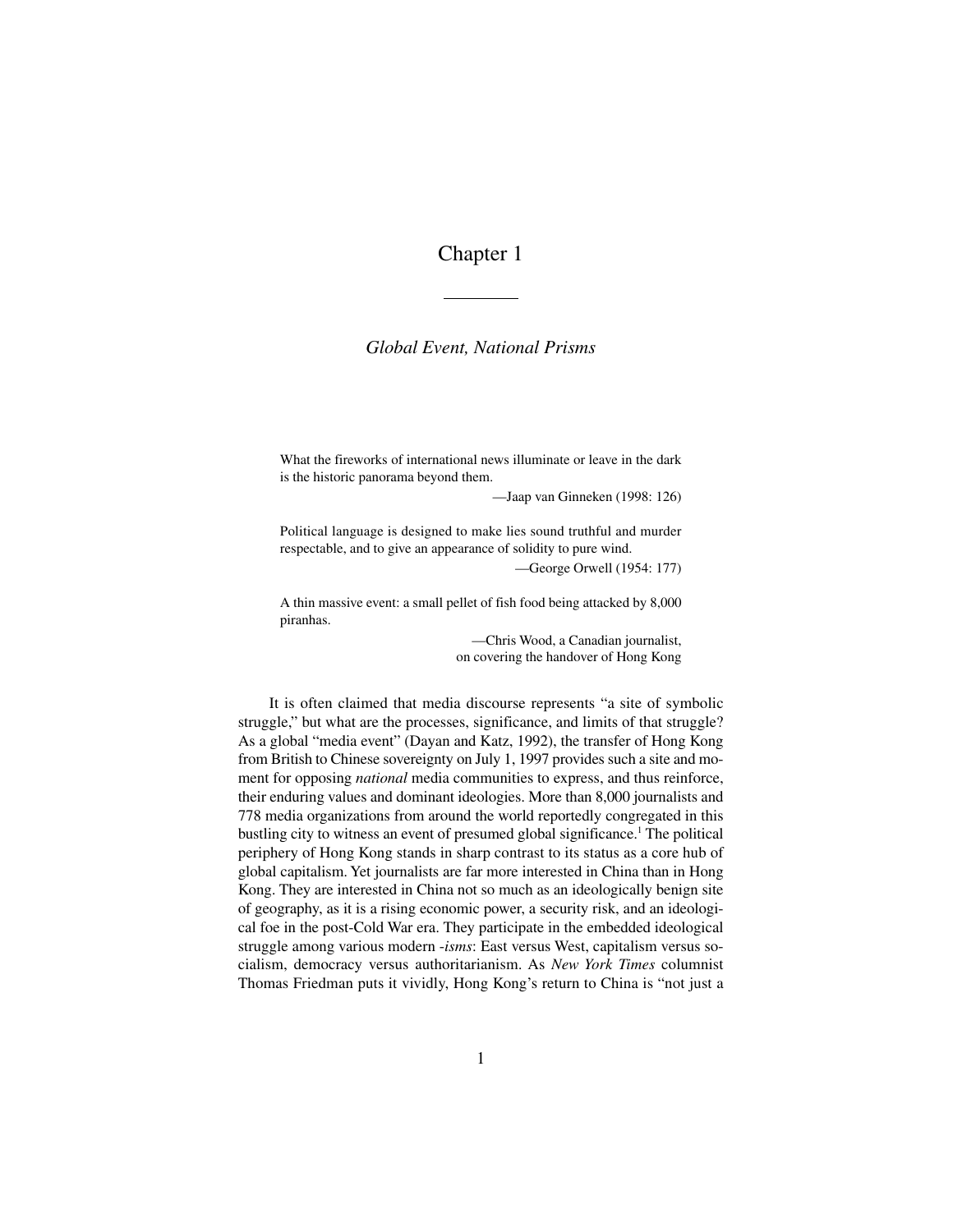slice of the West being given back to the East," but also "a slice of the future being given back to the past" (December 15, 1996). What marks for China national triumph over colonialism is, in the eyes of most western journalists, "a menacing, authoritarian Chinese government, its hands still stained by the blood of Tiananmen Square, riding roughshod over freewheeling, Westernized Hong Kong" (Chinoy, 1999: 394). The world media had worried about brutal Communist China turning Hong Kong into Tiananmen II. When that scary scenario did not come to pass, their interest in Hong Kong quickly faded away after the handover.<sup>2</sup> In view of Hong Kong's relative stability, the world media cast all but a casual glance at the neighboring Macau (a big casino showcasing capitalist vices) when it returned from Portugal to China two years later.

In the shadow of cultural and technological globalization (Braman and Sreberny-Mohammadi, 1996; Featherstone, 1995; Featherstone and Lash, 1995; Tomlinson, 1999; Waters, 1995), we wish to show in this volume that international newsmaking remains inherently ethnocentric, nationalistic, and even state-centered. Globalization may have brought the world "closer" in many ways. But global news continues to acquire paradoxically domestic, local, and above all *national* significance. The same event may be given distinct media representations by various nations, through the prisms of their dominant ideologies as defined by power structures, cultural repertoires, and politico-economic interests. Journalists try to illuminate complex and ambiguous political realities in remote foreign places through the process of "domestication" (Cohen et al., 1996). If international news is a state-centered enterprise, Hong Kong's sovereignty transfer explicitly foregrounds this nation-state problematic.

News is about the unexpected, the extraordinary, and the abnormal, but it can only be understood in terms of the expected, the ordinary, and the normal. As an event must be understood in relation to a whole stream of previous causes, collating selected facts into certain relationships is based on embedded cultural and national perspectives. van Ginneken (1998: 126) puts it so well: "What the fireworks of international news illuminate or leave in the dark is the historic panorama beyond them." In general, these media frames coincide with, echo, and support elite consensus within the established order. Moreover, the state, as a repository of "national interest," is a major contestant in international news discourse. As the media foreground the sovereignty reversion of Hong Kong as historical ruptures, lurking in the background are the ideological continuities of their nations toward China. Major western media do not recognize their quasi-consensual ideology but naturalize it as common sense. They emphasize the facts, but disguise the underlying ideology.

Nevertheless, the ceding of the "capitalist jewel" to a Communist regime, against the grand narratives of "the end of history" (Fukuyama, 1992) and "the clash of civilizations" (Huntington, 1993), is a rallying cry for national media resources to reinforce their core values and reaffirm the power structure. Interna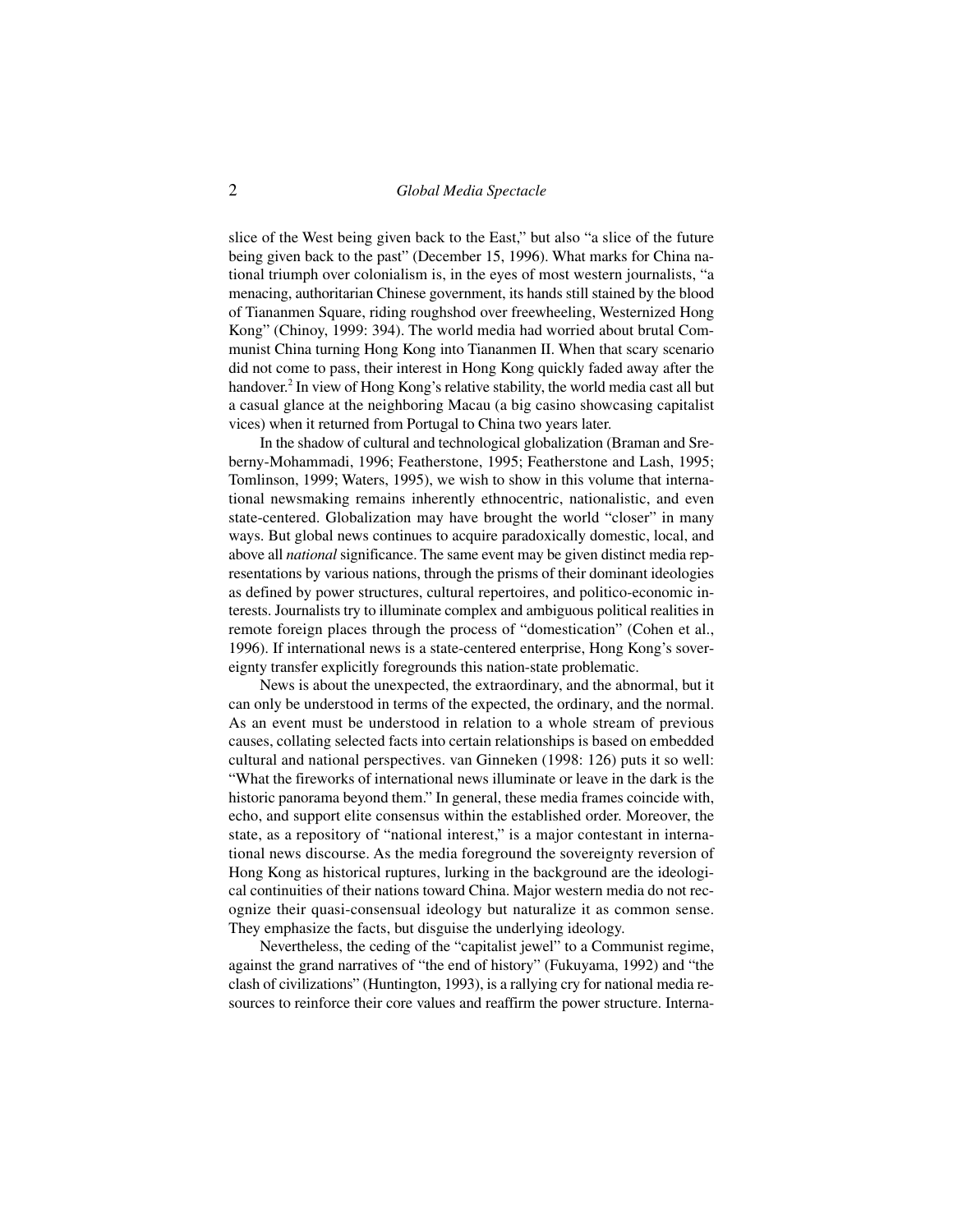tional journalism is in this sense an ideological war, a discursive contestation, or a symbolic struggle. From the perspective of comparative sociology of newsmaking, we wish to show how international journalists take part in a post-Cold War ideological discourse through making sense of a "media spectacle" (Edelman, 1988). The handover of Hong Kong is a media event that undergoes a transformation—thus robbed of conflict, suspense, and theatrical appeal. This does not prevent the world media, cum various national cultural arms, from plunging into discursive struggles to promote the legitimacy of their national regimes. The media utilize a set of rhetorical strategies from the entertainmentbased media logic (Altheide and Snow, 1979) to articulate their ideological themes. The collusion of national interests and foreign policy goals on the one hand and the media interests in enthralling large audiences on the other brings the world media together to stage a global media spectacle in collaboration with their domestic authorities. It is illuminating to note that these international journalists come all the way to interview a small (probably no more than fifty) and highly overlapping set of people, mostly from the elite but with some token "ordinary folks" to put a "typical" face on the news. But different national narratives enable journalists to insert the present into a highly ideological perspective on the past and the future. In most foreign policy issues, media differences across the ideological divide *within* a nation tend to be dwarfed by media differences *between* nations. Such national perspectives interact with the sociological arrangement of the theater of the handover events as well as the rhetorical strategies of the media logic, making it appropriate to talk about the handover as a global media spectacle fitted with varying national themes.

#### **International News and Discursive Struggles**

Discourse is at the heart of a nation as an "imagined community" (Anderson, 1983). It reproduces the society as a coherent unit of culture, allowing its members to envision a sense of belonging and identity vis-à-vis other units. A discursive community comprises a group of people who feel bound through shared interpretations and representations of their everyday experiences within a common cultural, political, and economic environment (Fish, 1980; Lincoln, 1989; Wuthnow, 1989). The discursive binding of such a community shines particularly at critical moments when certain events of historic proportions inspire a wealth of symbolic resources to solidify cultural values. These events force members of a society to form their self-conceptions through cultural practices and thus renew their shared identity.

The ceding of Hong Kong to a Communist regime in the post-Cold War era represents one of those "hot moments" to different national communities in varying degrees. In this study, as said above, we start with the premise that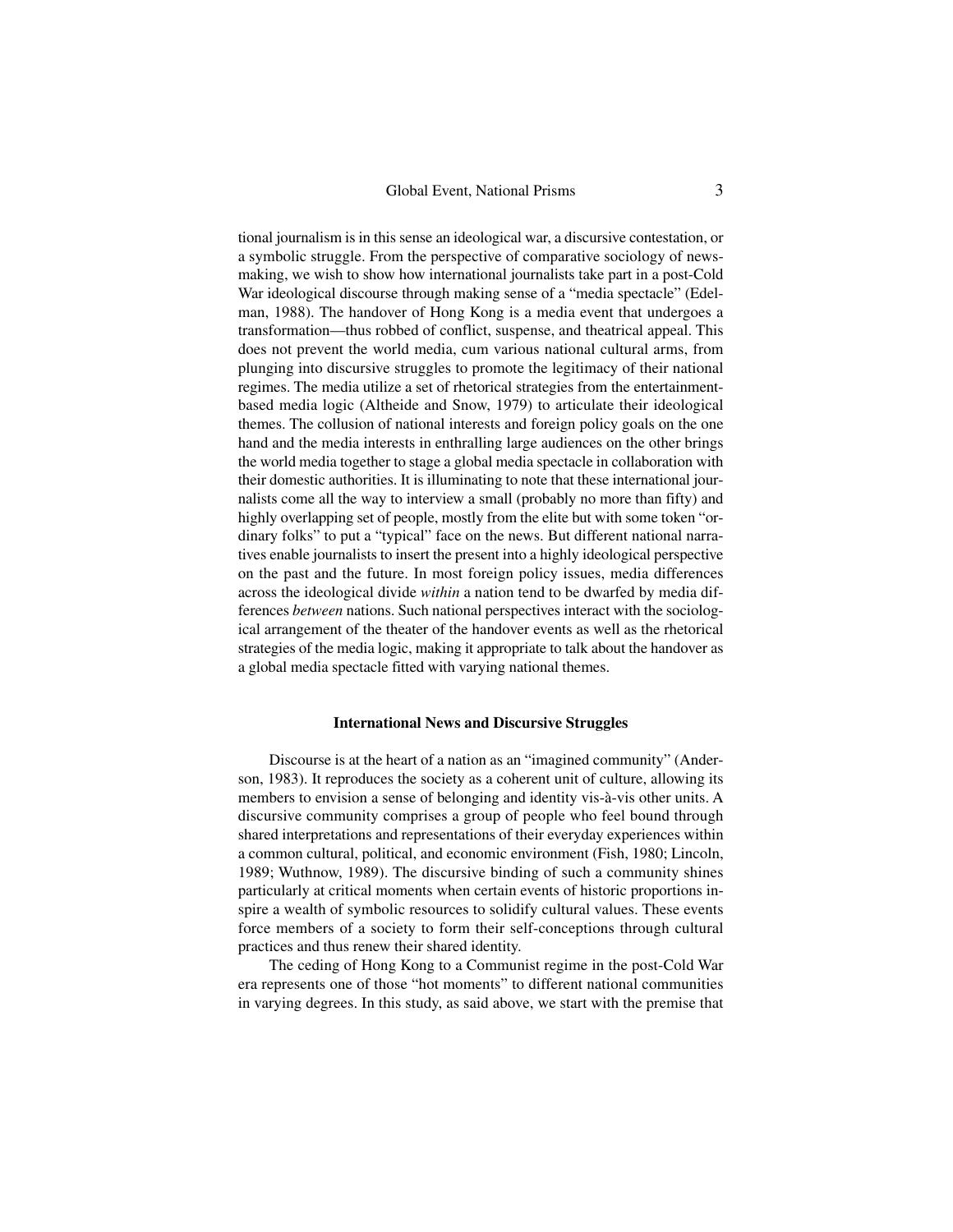on the global scale, different national communities will construct different media discourses about an issue of such momentous ideological import. It is true that globalization of modern media has made the symbolic bond of a community often more dependent on mediated representations than on territoriality (Appadurai, 1996), but international news about distant events happening in faraway places must be "brought home" via discursive means. Cultural representations of a "discursive community" are closely related to the activities and artifacts of their producers in concrete social and historical settings. Media discourse, in Wuthnow's words (1989: 16), occurs within "the communities of competing producers, of interpreters and critics, of audiences and consumers, and of patrons and other significant actors who become subjects of discourse itself." This sociological grounding calls for an examination of how different media discourses invoke their cultural symbols on behalf of their national interests, and how they articulate enduring values of the society often in support of the power authority.

Put otherwise, mass media stand at the forefront of institutional venues through which each national community acts out its shared experiences and the underlying cultural premises (Edelman, 1988; Esherick and Wasserstrom, 1994). Events of historic importance absorb the "attention resources" of the public arena (Hilgartner and Bosk, 1988), which "tames" a distant event through selective domestication in tandem with core social values. Global news must be filtered through the domestic system of commonsense knowledge (Berger and Luckman, 1967) or "local knowledge" (Geertz, 1993); media texts are constructed in the multilayered organizational, cultural, economic, and political frameworks. We aim to achieve some understanding about the discursive contestation of national media systems in the international terrain over tensions between cultural particulars and transcendent values. These tensions sharpen the continuities and ruptures between national interests in the world order.

The handover of Hong Kong forms a concentric circle of relevance and vested interests to various national discursive communities and is thus open to divergent media construction. International newsmaking follows the same logic of domestic newsmaking, but under different political conditions. It is widely accepted that the media produce and reproduce the hegemonic definitions of social order. There are four general claims to this overall thesis. First, "news net" of the media (Tuchman, 1978) corresponds to the hierarchical order of political power and the prevailing belief system that defines this order. Occurrences outside the centralized organizations or standard genres would not be recognized as news. Secondly, even in a democratic society, news production must inevitably epitomize the capitalist mode of production and serve the financial-ideological structure and interests of the dominant class, race, and gender (Mosco, 1996; Thompson, 1990). Thirdly, the ideology of journalistic professionalism, as enshrined by the creed of objectivity, is predicated on an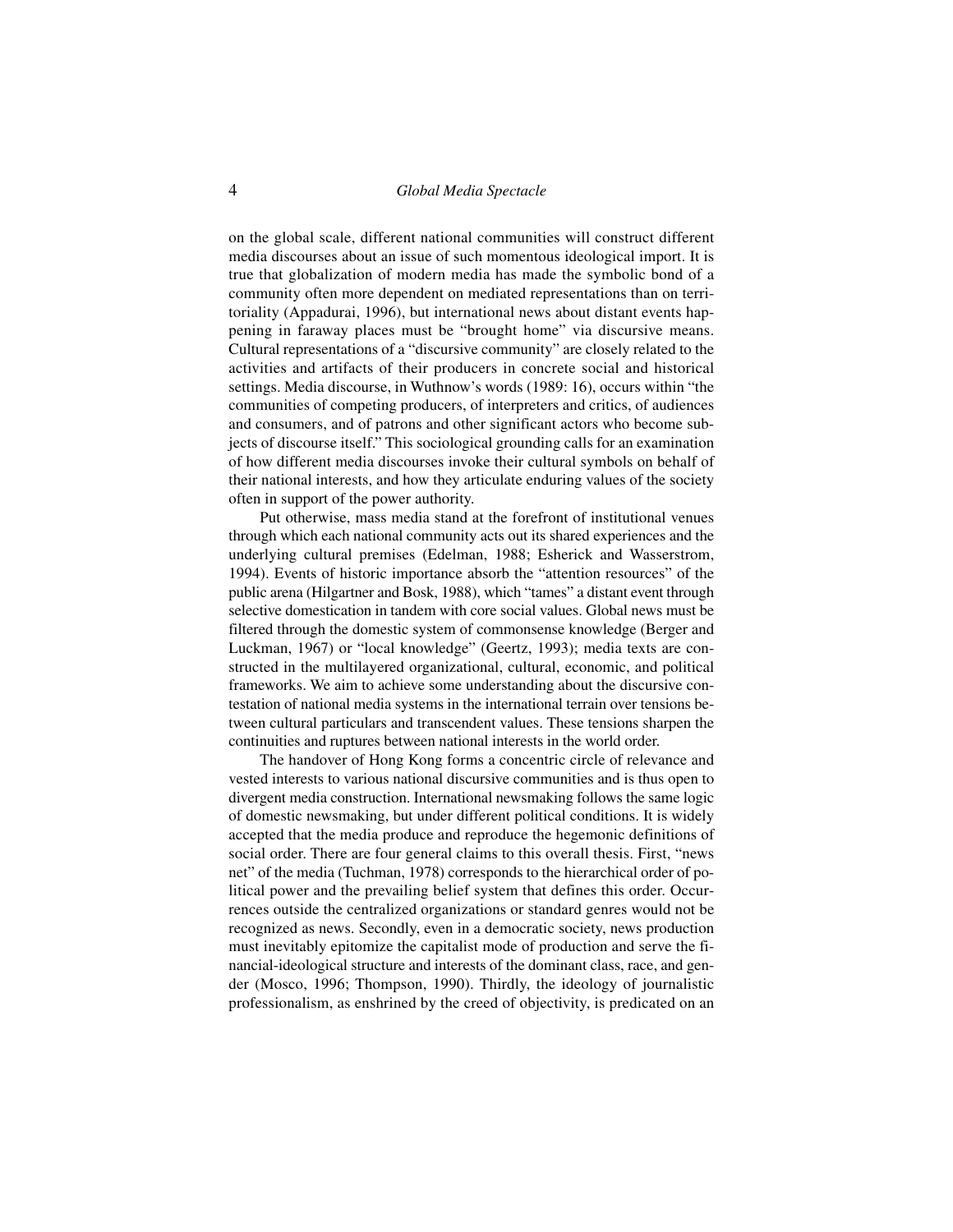unarticulated commitment to the established order (Gitlin, 1980; Said, 1978; Schlesinger, 1978; Tuchman, 1978). News media "index" the spectrum of the elite viewpoints as an essential tool for domestic political operation (Bennett, 1990; Cook, 1998). In a similar vein, Donohue, Tichenor and Olien (1995) maintain that the media perform as a sentry not for the community as a whole, but for groups having sufficient power and influence to create and control their own security systems. Fourthly, when elite consensus collapses or is highly divided, or when there is strong mobilizing pressure from social movements, the media may have to reflect such opinion plurality (Chan and Lee, 1991; Hallin, 1986; Page, 1996). Such plurality does not, however, question the fundamental assumptions of power in society.

The international order being more anarchic, the *state*—rather than specific individuals, classes, or sectors within a country—acts as the repository of "national interest" (Garnett, 1994), as the principal maker of foreign policy, and as a contestant in international news discourse (Snyder and Ballentine, 1997: 65). Operating as "little accomplices" of the state (Zaller and Chiu, 1996), the media rely on political authorities to report foreign policy cum national interest. Moreover, the media, the domestic authorities, and the public tend to perceive the international news reality through shared lenses of ideologies, myths, and cultural repertoire. The media resolve around the head of state, foreign ministry, and embassies to make news because these institutions are assumed to have superior if not monopolistic access to knowledge about what national interest is abroad. Foreign news agendas are even more closely attuned to elite conceptions of the world than domestic news agendas. The U.S. media therefore tend to "rally around the flag" in close alliance with official Washington (Brody, 1991; Cook, 1998), especially when the country is in conflict with foreign powers. By this process of "domesticating" foreign news as a variation on a national theme (Cohen et al., 1996), the media serve to sharpen and legitimize national perspectives embedded in the existing order of power and privilege (chapter 3). Gans (1979) maintains that in the U.S. media, foreign news stories are mostly relevant to Americans or American interests, with the same themes and topics as domestic news; when the topics are distinctive, they are given interpretations that apply to American values. Media domestication is an integral part of the international political economy.

News media participate in a broader discursive process in constructing the domestic elite's images of "the other" and legitimizing the state's effort in safeguarding geopolitical interests abroad (Said, 1981, 1993). They produce a local narrative of the same global event through employment of unique discursive means of rhetoric, frames, metaphors, and logic. In "tangling" with distant contestants in the game of international newsmaking, they impute different causes and effects to reality to advance national interest and promote national legitimacy. During the Persian Gulf War, CNN became a stage for the U.S. and Iraqi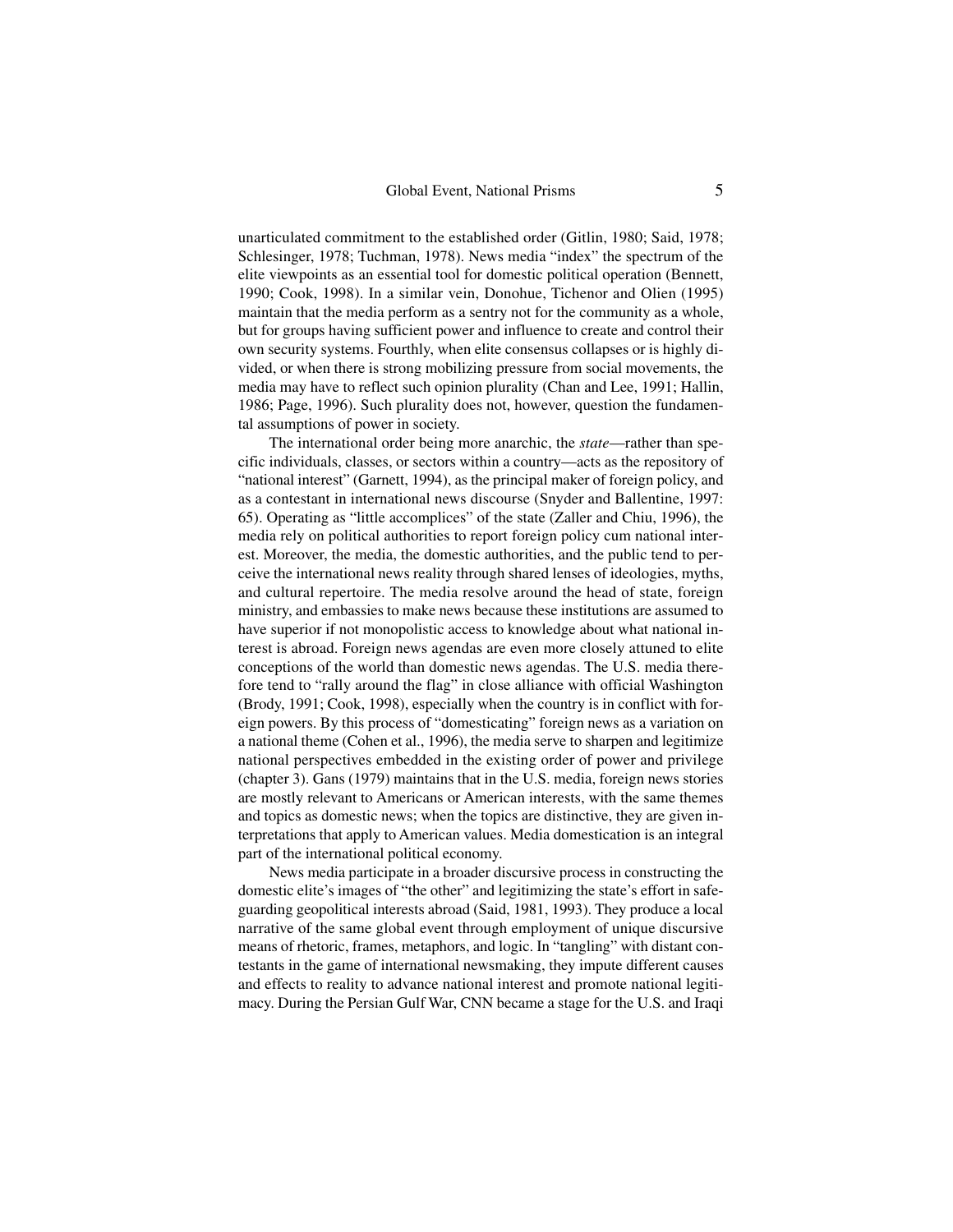governments to verbally attack each other, paving the way for and extending the eventual armed conflict (Kellner, 1992). Unlike the institutional struggle in which central authority allocates tangible material resources (Jabri, 1996: 72), the discursive struggle wins or loses symbolically in terms of expression of preferred values and orders. The latter may be mobilized into an institutional struggle, while the former may derive its legitimacy from a discursive struggle (Edelman, 1971; Gamson, 1988; McAdams, McCarthy, and Zald, 1996). During the Cold War, superpowers contested over intangible public opinion, images, and rhetorical discourse in order, ironically, to prevent the hot wars of guns and missiles (Medhurst, 1990).

## **The Making of a Media Event**

The arrival of the world media turns Hong Kong into a theater of performance. Although the basic script for the event was long written in the Sino-British Joint Declaration in 1984, the actual staging of its performance had been in serious dispute between the two principals (Lee, 1997, 2000a). The handover is thus a long anticipated and carefully scripted event that unfolds with real and potential drama of conflicts. The predictability of its prescheduled nature facilitates "calendar journalism" (Tuchman, 1978). Following the meticulously scripted events may neither require much enterprising journalistic effort (Sigal, 1973) nor satisfy the "entertainment logic" of television age (Altheide and Snow, 1979). Yet, given the logic that bad news is good news and given the rancorous diplomatic skirmishes and war of words between Britain and China until the final moment, the world media had committed considerable resources to covering an event of presumed worst-case scenarios under Communist takeover. But the handover turns out to be smooth and peaceful, not as bad as previously envisaged. Somewhat disappointed, the large presence of international journalists in a crowded island becomes a story—a media spectacle—more important than the event itself. A Canadian journalist compares this "thin massive event" to "a small pellet of fish food being attacked by 8,000 piranhas." *Newsweek*'s bureau chief, when asked, agrees that thousands of competitive egos probably end up talking to the same set of 20 to 50 people in town, but the *Daily Telegraph* reporter defends this practice as an inherent logic of journalism not different from covering South Africa or Bosnia. The logic of making news is hijacked by the logic of staging a media spectacle.

According to Dayan and Katz (1992), a media event may fall into one of three categories: a contest, a conquest, or a coronation. In spite of consuming efforts made by the dismayed international journalists, the handover story did not seem to rise to various qualifications of a *spectacular* media event. As it began, the event seemed to contain all the exciting elements of a conquest or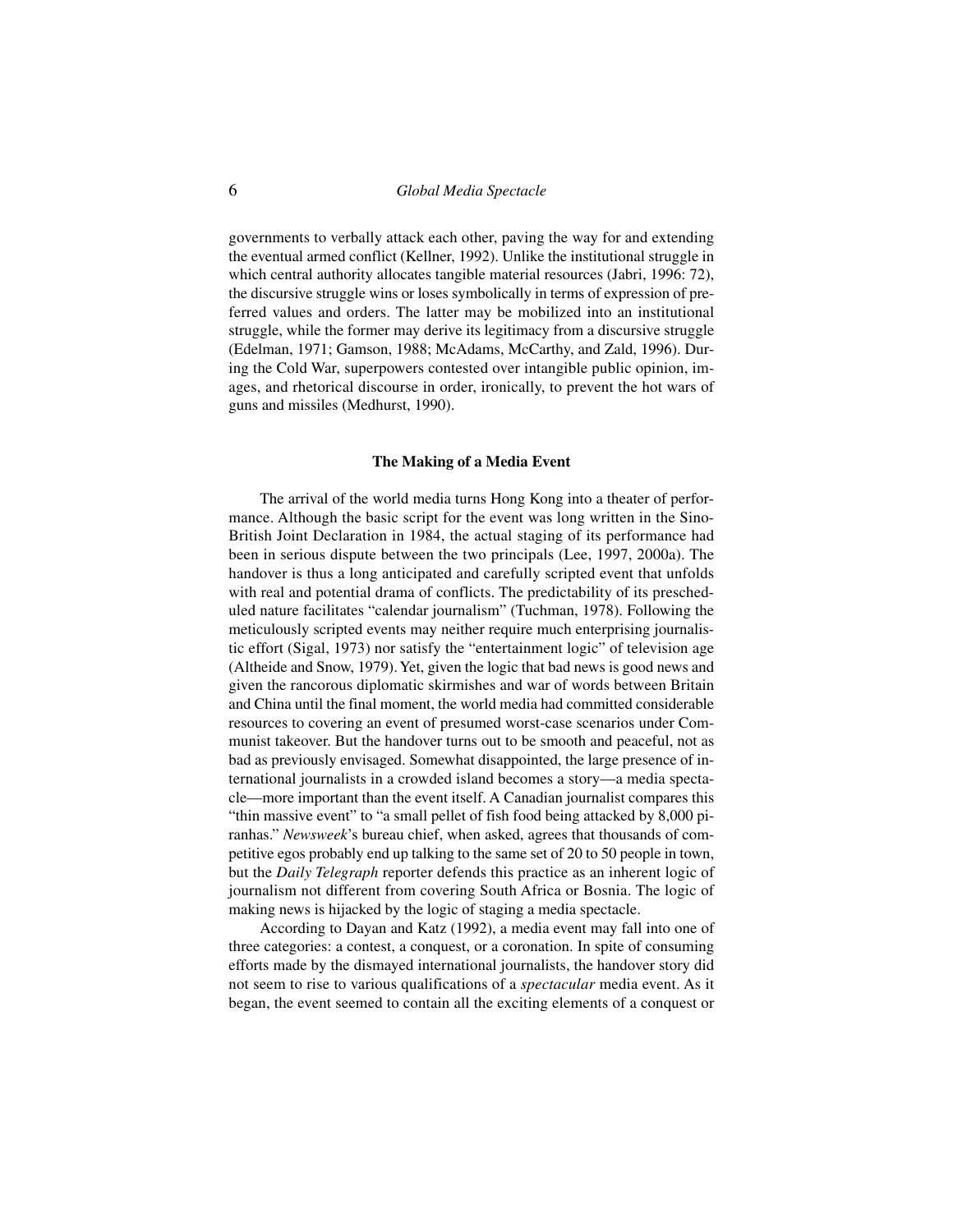those of a contest. As the event went through a process of transformation during its life cycle, elements of a contest and conquest receded, and the media began to focus on it more as a coronation.

First, a contest "pits evenly matched individuals or teams against each other and bids them to compete according to strict rules" (Dayan and Katz, 1992: 33). Media events of this type should generate much excitement over the process of competition and reduce the uncertainty about its outcome. The Sino-British rows over sovereignty negotiations and Governor Patten's democratic reforms (Dimbleby, 1997) began to fade in significance as Hong Kong inched toward the handover.

Second, a conquest refers to great men and women with charisma who "submit themselves to an ordeal, whose success multiplies their charisma and creates a new following" (Dayan and Katz, 1992: 37). Indeed, all of China's official and media proclamations hail Deng Xiaoping, the paramount leader, as the ingenious author of the "one country, two systems" idea, through which the previously impossible task of reclaiming Hong Kong becomes a reality. Thus, Chinese patriotic heroes roundly beat British imperialist villains. China's official television constantly shows a picture of Margaret Thatcher falling on her steps in front of the Great Hall of the People, almost as a favorite icon that "provides an occasion for journalists and their sources to refigure cultural scripts" (Bennett and Lawrence, 1995). The Prime Minister had just emerged from her first excruciating encounter with Deng, during which he lectured her that China would not take humiliation from foreign powers any more. That showdown forced both sides to embark on painful negotiations leading finally to the handover. This icon was coined in 1982, and by 1997 Thatcher had retired from public life and Deng was already dead, but the image lives on as a soothing symbol of conquest for China's injured national psyche. The People's Republic of China (PRC) media are also fond of flexing military icons to relish the story of national strength in front of the doubting world. To counter this, the world media depict that the small and efficient Hong Kong will play the role of a "Trojan Horse" to subvert the huge and clumsy Communist China from within. This story of conquest is, however, set in the future, and its confirmation requires a time horizon that goes far beyond the drowning ritual ceremonies.

A coronation, a third kind of media event, deals in "the mysteries of rites of passage" which "proceed according to strict rules, dictated by tradition rather than by negotiated agreement" (Dayan and Katz, 1992: 36). Media coverage of a coronation serves to pledge allegiance to the political center and to renew contract with it. Persons of authority are signified and dignified by costumes, symbols, titles, and rituals. Media presentation, which tends to be reverent and priestly, enacts the tradition and authority that are usually hidden from everyday life. A prime icon of Hong Kong's handover coronation is a picture of the brief moment at the midnight of June 30, seemingly frozen in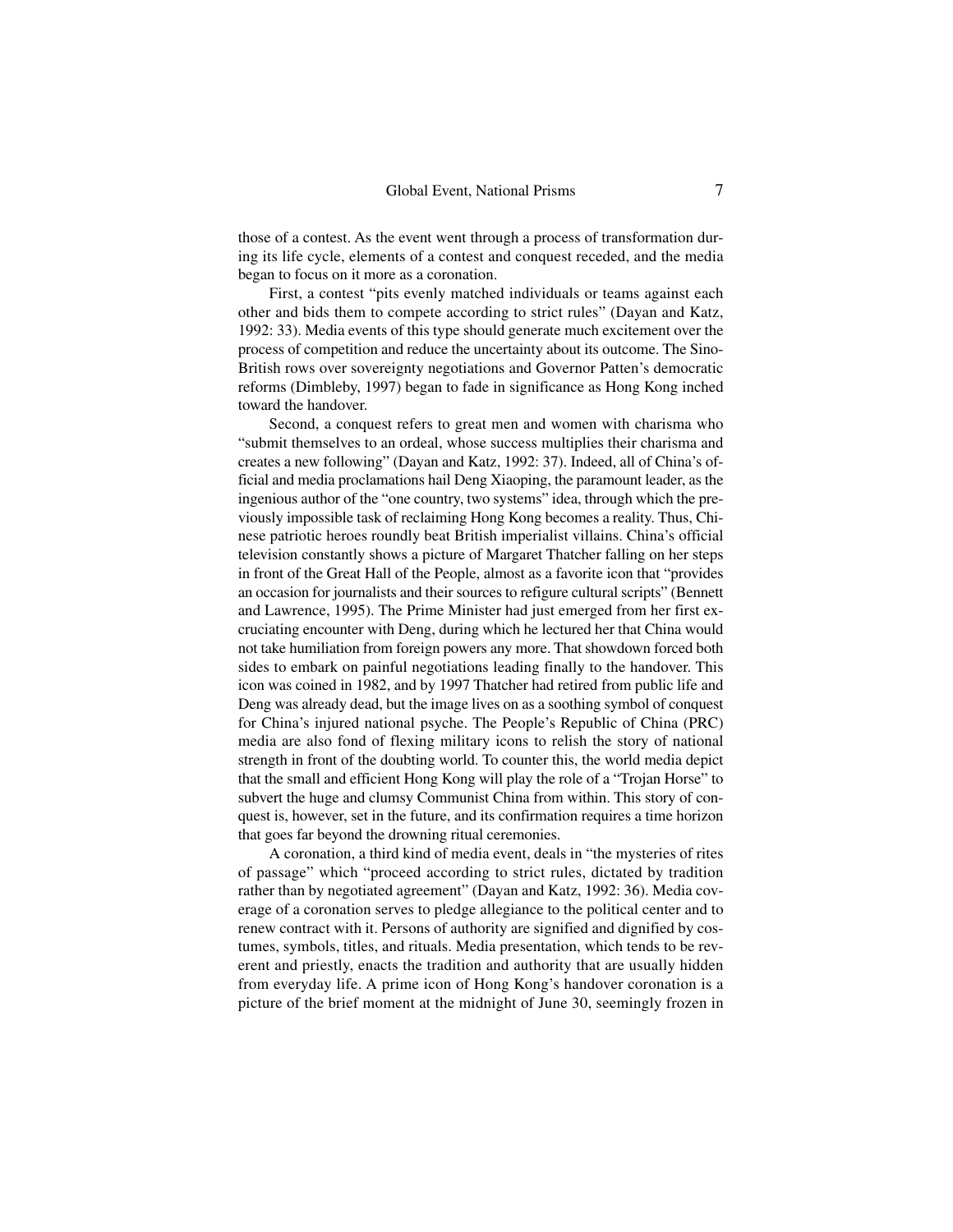history. The Union Jack is being lowered, and the Chinese flag being raised. All principal actors—including Prince Charles, President Jiang, Governor Patten, and Chief Executive Tung—are solemnly arrayed on the stage to commemorate a change in the authority structure and to usher in formal absorption of Hong Kong into the motherland. In spite of its historical significance this still moment produces no lively journalism.

The media event thus transformed, journalists must do something to save the integrity of their paradigmatic structure. They repair part of the assumptions, cull more supporting data, dismiss contrary evidence, or try to fit their stories into generic narrative structures of media events (Bennett, Gressett, and Haltom, 1985; Chan and Lee, 1991). Above all, they must "hype" up the event in hopes that their domestic audiences may find reasons to participate in the media rites and rituals. Through the display of repetitive, familiar, and exaggerated images often out of the context, hyping creates a mythical ritual that is confirming of the dominant ideological framework (Nimmo and Combs, 1990). The media are not passive reflectors of the media event, but active participants in its making. The media not only provide a stage for an event scripted by authoritative agencies outside of media; they also "coauthor" the event with event organizers and their own domestic authority structure. They rescript the event to fit their respective national narrative and annotate the performance of the principal actors with reverence. They add their own "star performers"—the celebrity anchors and famed correspondents—to share the stage with, if not take over the title role from, the actors of the official script. They hype the elements of the event in resonance with the domestic audiences.

#### **Methodology**

This study interweaves (a) indepth interviews with international journalists, (b) a content analysis, and (c) a discourse analysis of elite newspapers and television networks from eight countries or regions. The main body of evidence comes from a discourse analysis of media representations. The result of content analysis provides information about the basic parameter and orientation of media coverage. Interviews with journalists are indispensable to understanding the sociology of news regarding their professional biographies, organizational resources and strategies, news competition and collaboration, and the cultural map on which they draw to cover the handover. These interviews generate important insights for formulating and confirming the "ideological packages" in our constructionist discourse analysis. Published documents, press reports, the proceedings of media fora and symposia, and our field notes fill the background gaps in terms of the motives, actions, and behind-the-scene maneuvers of various key individuals and regimes, thus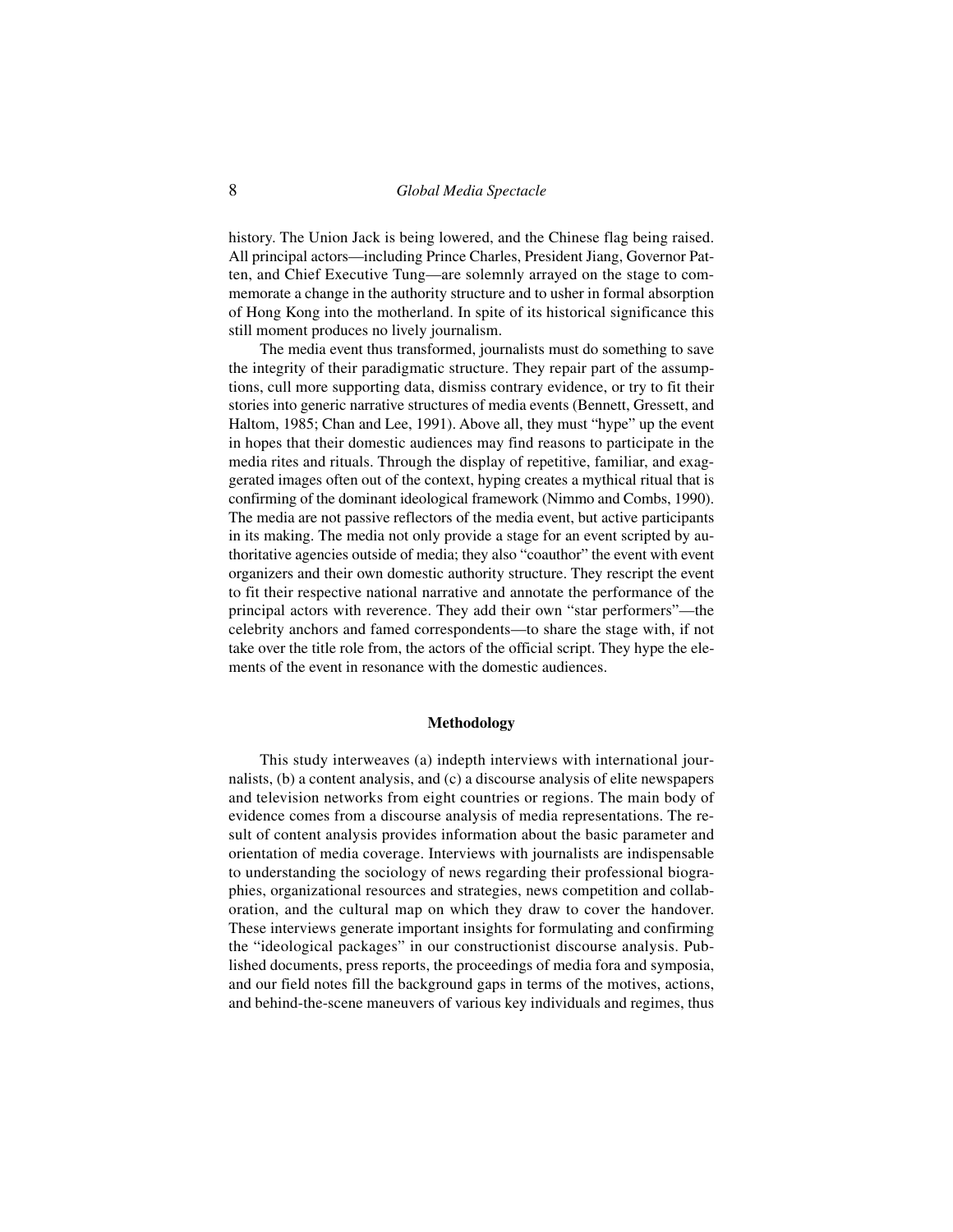piercing through the surface of media content. Needless to say, all of them are to be interpreted in light of the insights we have built up over two decades as critical analysts of the media in Hong Kong and elsewhere (Chan and Lee, 1991; Lee, 1997, 2000; So and Chan, 1999). Without doubt, our comparative framework sharpens our interpretation of media accounts.

## *Countries and Media Outlets*

To investigate the national prisms through which the handover of Hong Kong is inflected, we select for examination eight "national" media systems that form a concentric circle of relevance and vested interest: the PRC, Hong Kong, Taiwan, the United States, Britain, Canada, Australia, and Japan. Within the immediate circle of relevance are the primary constituencies of "Cultural China" (Tu, 1991)—namely, the PRC, Taiwan, and Hong Kong—fraught with conflicting identities and historical memories. (Strictly speaking, Hong Kong is not a "nation" but a British colony returning to the PRC's possession, while Taiwan has *de facto* but not *de jure* nationhood, constantly struggling against the PRC over issues of national sovereignty. To avoid repeated references to more accurate yet cumbersome "nations or regions," we shall treat Hong Kong and Taiwan as if they were "nations.") In broader circles of relevance, the PRC seems ideologically at war with the outside world at large, in what appears to be an extended East-West conflict. Not only has the outgoing Britain marshaled possible moral, political, and media resources to fend off assaults on its legitimacy from the PRC. The United States, particularly, has led a western ideological united front in support of Britain against China in this power game of words and images. Incorporated as junior partners in the western camp are Canada, Australia, and to some extent, Japan, which display different national interest within the common western ideology.

We set out to select a sample of 32 newspapers, four news magazines, 14 television channels, and seven news agencies from the eight countries (Table 1.1). The criteria for selection include:

- Influence in terms of circulation and the perceived status.
- The range of ideological variation with a national media system.
- Level of operation: International, national, regional, and local.
- Modes of financial operation: Official organ or private enterprise.
- Type of medium: Newspapers, magazines, television, and news agencies.
- Type of audience: General interest or specialized interest.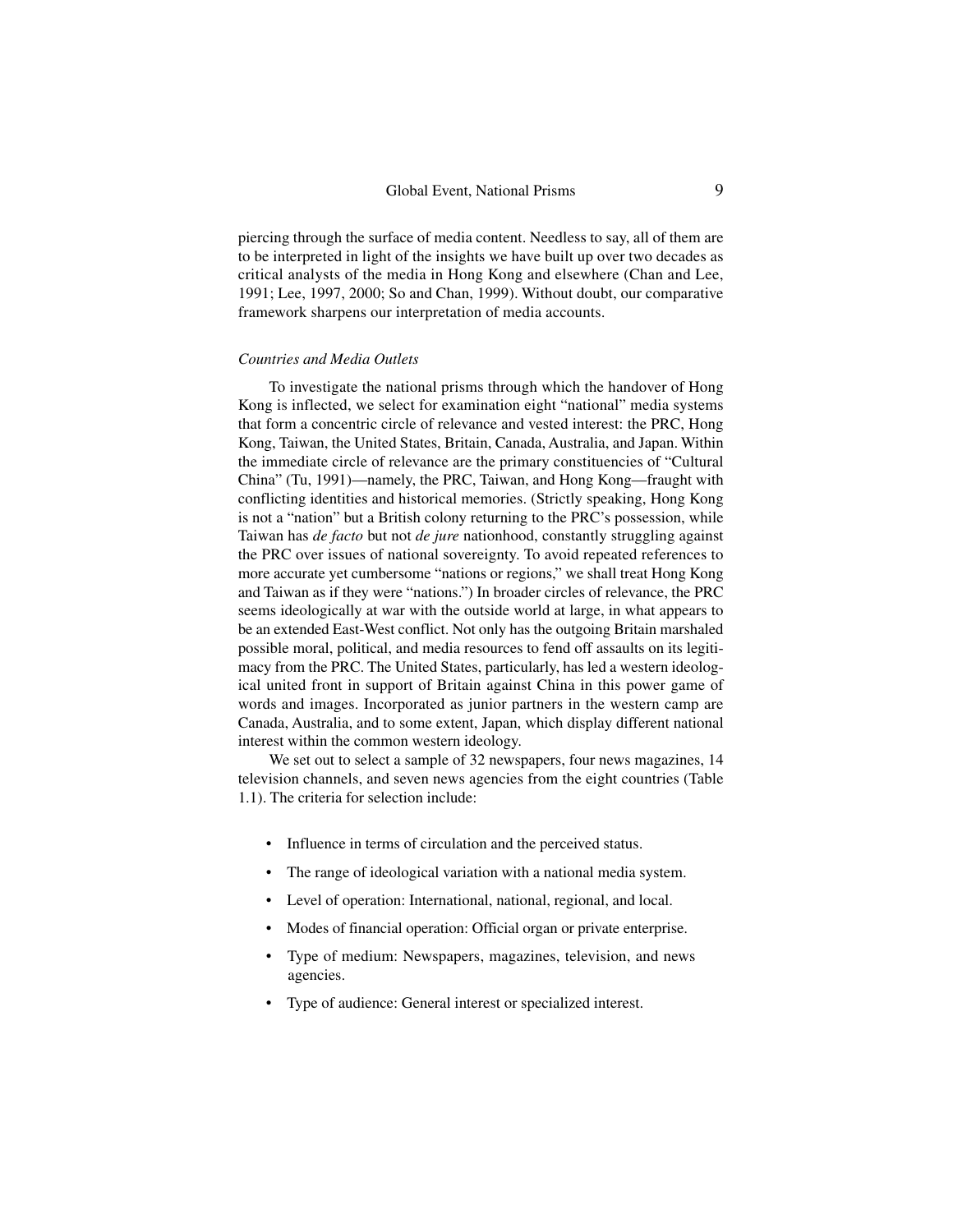| Print Media<br>Countries    |                                                                                                                                                                                  | TV                               | News Agencies |  |
|-----------------------------|----------------------------------------------------------------------------------------------------------------------------------------------------------------------------------|----------------------------------|---------------|--|
| <b>PRC</b><br>$(n = 8)$     | People's Daily*<br>Economic Daily<br>People's Liberation Army Daily<br><b>Guangming Daily</b><br>Guangzhou Daily*                                                                | $CCTV*$<br>Guangzhou TV          | Xinhua        |  |
| <b>USA</b><br>$(n = 11)$    | New York Times*<br>Washington Post*<br>Wall Street Journal*<br>Chicago Tribune*<br>Los Angeles Times*<br>Des Moines Register*<br>San Jose Mercury News<br>Newsweek (magazine)    | $CBS*$<br>$CNN*$                 | AP            |  |
| <b>Britain</b><br>$(n = 8)$ | The Times*<br>Guardian*<br>Daily Telegraph*<br>Independent*<br><b>Financial Times</b>                                                                                            | $BBC*$<br>$ITV*$                 | Reuters       |  |
| Hong Kong<br>$(n = 10)$     | Ming Pao Daily News*<br>South China Morning Post*<br>Apple Daily*<br><b>Oriental Daily News</b><br>Yazhou Zhoukan (magazine)<br><b>Far Eastern Economic Review</b><br>(magazine) | TVB*<br><b>CTV</b><br><b>CTN</b> | $(GIS)^2$     |  |

**Table 1.1 The Sample of Media Outlets1**

*(continued)*

We compile media content of the sampled organizations from two weeks before the handover and one week after it, thus covering the period between June 16 and July 5, 1997. We ask many professional colleagues in various locales to collect the sampled newspaper issues and to tape sampled television programs (including regular evening news, special programs, and live coverage on June 30). It should be noted that we decide not to include the endless stream of wire stories in further analysis, although we do incorporate insights from interview with wire reporters. We are also confident that the "discursive packages" of news agencies do not differ markedly from those of print media and television.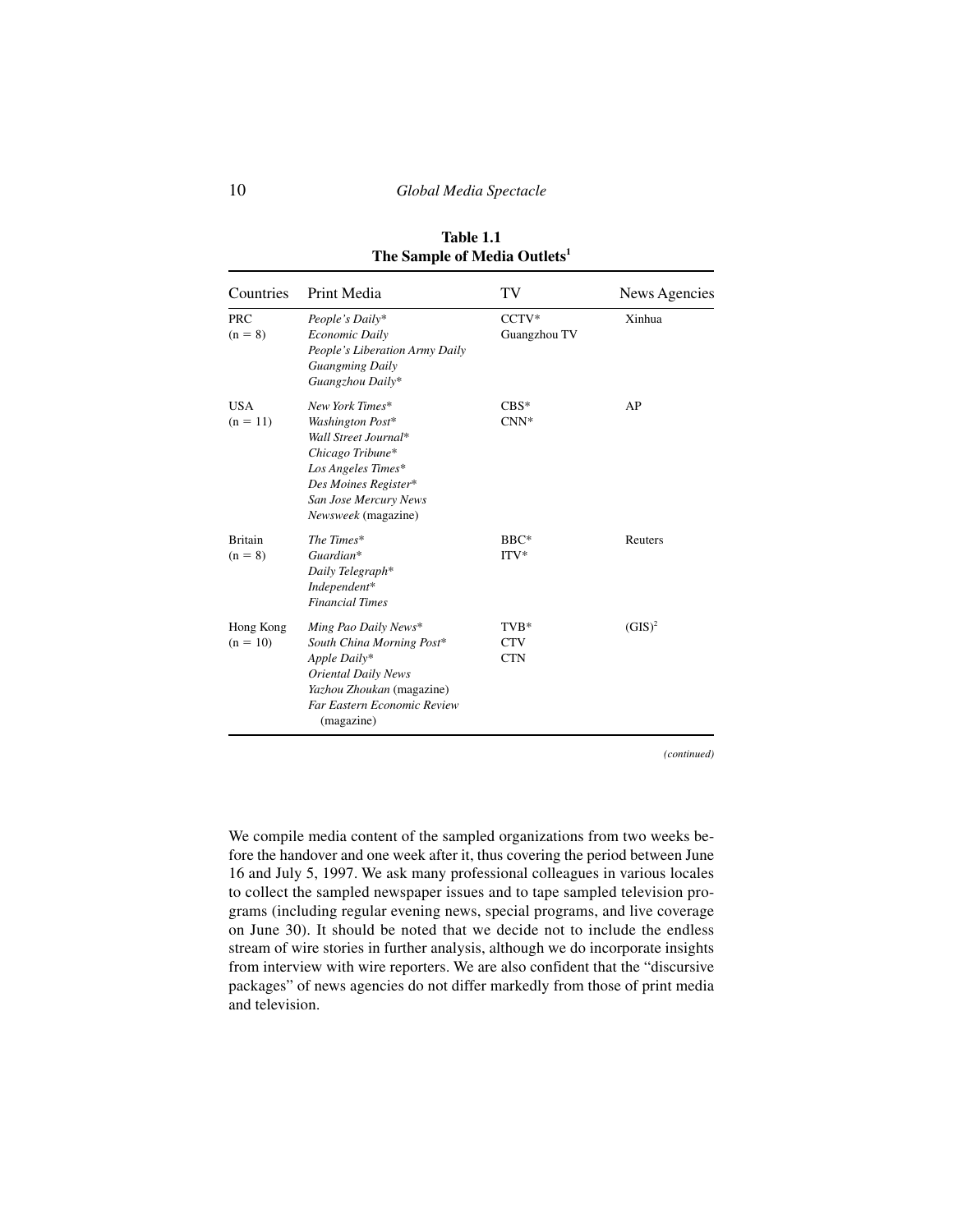| Countries              | Print Media                 | TV         | News Agencies<br>Central |  |
|------------------------|-----------------------------|------------|--------------------------|--|
| Taiwan                 | $China Times*$              | TTV*       |                          |  |
| $(n = 7)$              | <b>United Daily News</b>    |            |                          |  |
|                        | <b>Central Daily News</b>   |            |                          |  |
|                        | Liberty Times               |            |                          |  |
|                        | Mingzhong Daily             |            |                          |  |
| Japan                  | Asahi Shimbun               | <b>NHK</b> | Kyodo                    |  |
| $(n = 7)$              | Yomiuri Shimbun             | Asahi      |                          |  |
|                        | Sankei Shimbun              |            |                          |  |
|                        | Nihon Keizai Shimbun        |            |                          |  |
| Australia<br>$(n = 2)$ | The Australian*             | $ATV*$     |                          |  |
| Canada                 | Globe and Mail*             | $CBC*$     | Canadian Press           |  |
| $(n = 5)$              | <i>MacLean's</i> (magazine) |            | Southam News             |  |

# **Table 1.1** (*continued*) **The Sample of Media Outlets1**

Notes:

1. All print media and television outlets listed in this table are qualitatively examined in the discourse analysis. Only those with \* are also content-coded. We do not examine the news agencies in either study. For further information, see Appendix I–IV.

2. The Government Information Services serves the international journalists by providing press releases, briefings, field trips, and other assistance.

#### *Interviews*

Based on this media sample, we interview a total of 76 journalists (Table 1.2), including 37 from the print media, 29 from the broadcasting media, and 10 from news agencies. The country distribution is, except for Australia, fairly balanced. (See Appendix II for a complete list of interviewees.) Most interviews are based on a detailed, semistructured protocol (Appendix III), each lasting 30 to 180 minutes, fully taped and transcribed. A small number of interviews take the form of more casual conversation to validate our inferences from more formal interviews. Many of the interviewees are Hong Kong-based, others on special assignment for the occasion.

We aim to discern patterns of professional journalists at work within various organizational and cultural milieus. We probe journalists on (a) their professional biography; (b) their working conditions in relation to the sources, editors, competitors, and audience; and particularly (c) their discursive activities—namely, invocation of themes, frames, images, and metaphors to narrate the story. This thick description of their professional world later comes to life, enriching our interpretations of the stories they produce. We ask them to name a story they think would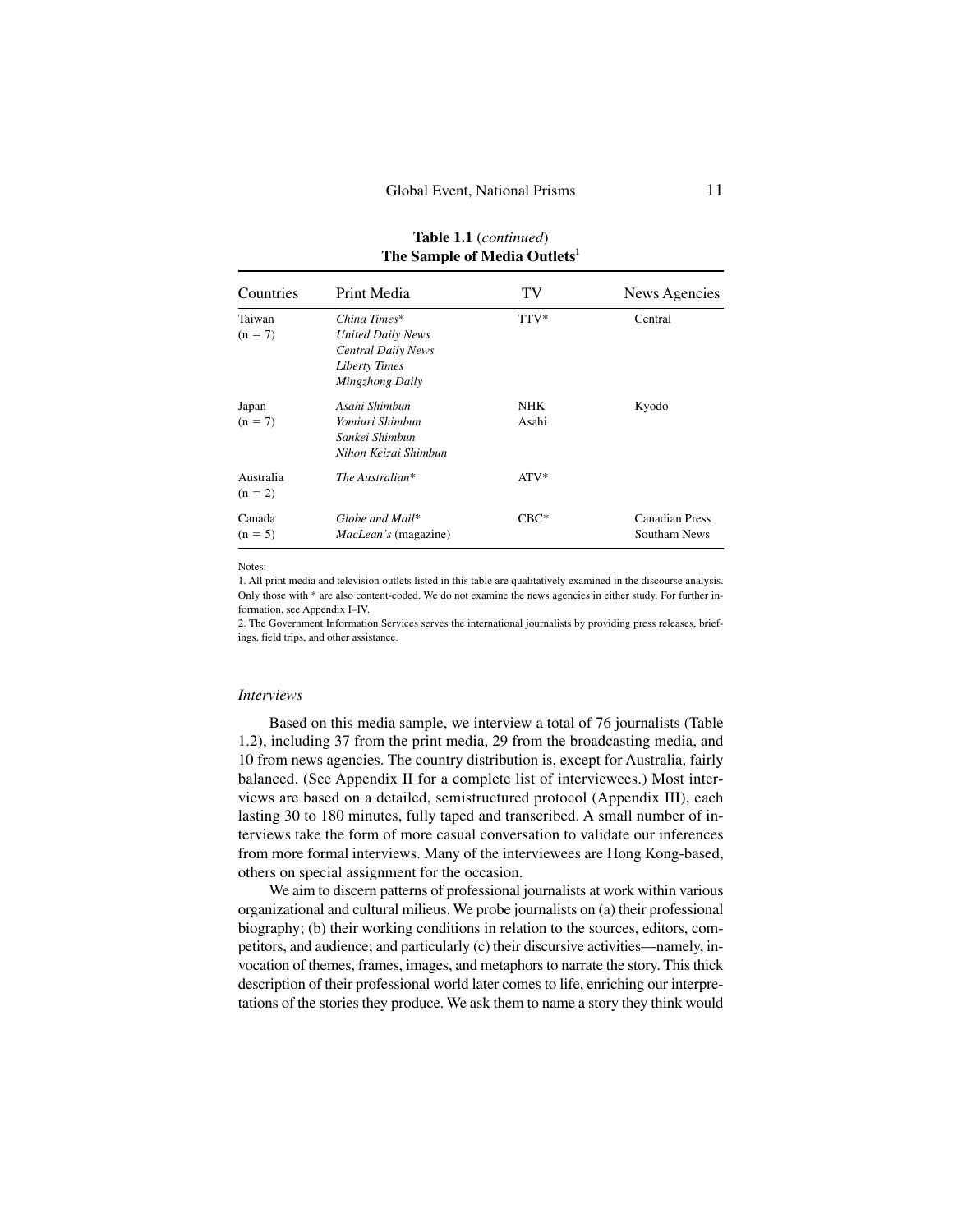|                | Print Media | <b>Broadcasting</b> | News Agencies | Total |
|----------------|-------------|---------------------|---------------|-------|
| <b>PRC</b>     |             |                     |               |       |
| <b>USA</b>     |             |                     |               | 10    |
| <b>Britain</b> |             |                     |               |       |
| Hong Kong      |             |                     |               | 11    |
| Taiwan         |             |                     |               | 17    |
| Japan          |             |                     |               | 11    |
| Australia      |             |                     |               |       |
| Canada         |             |                     |               |       |
| Total          | 37          | 29                  | 10            | 76    |

**Table 1.2 National Origins of Journalists Interviewed**

capture the essence of Hong Kong. This would lead to a better understanding about how they draw on certain political ideology and cultural repertoire in the process of "translating" foreign reality for their home audiences. We also ask them about their game plan for covering a series of competing events situated in the web of time and geography on the day of the handover. It is important to know how they construct the news net, divide the labor, and cope with intense competitive pressure under the punishing deadline.

At first glance, the interviews seem to suggest the emergence of a "global" culture of professional journalism. Rooted in western origins of market economy and liberal polity, this professional culture seems to have been widely accepted as general if not universal norms of journalistic conduct and judgment (Schudson, 1978; Weaver, 1998). All journalists profess their commitment to the pursuit of fact and "truth," in their capacities as avowed observers, transmitters, and interpreters of reality, and they take offense at being viewed as partisan activists with an ideological ax to grind. Even Communist journalists from the PRC seem no longer to hold their Leninist teachings with deep conviction (He, 2000; Pan, 2000; Zhao, 1998). This general impression is superficial and shallow at best, for what constitutes the fact or truth is culturally relative and ideologically indeterminate. Despite being professional cynics, journalists usually do not defy the assumptions of the power structure in their work (Gans, 1979; Manoff and Schudson, 1986; Schlesinger, 1978; Tuchman, 1978). Media discourses in the international terrain, in particular, tend to possess strong national personalities that sharpen the us-against-them boundaries in reductive and limiting categories (Herman and Chomsky, 1988; Lee and Yang, 1995; Said, 1981). Notwithstanding claims to the contrary, this reliance on national ideology is also true of such global-scale media outlets as the BBC or CNN that speak in perfect English to the elite in the rest of the world.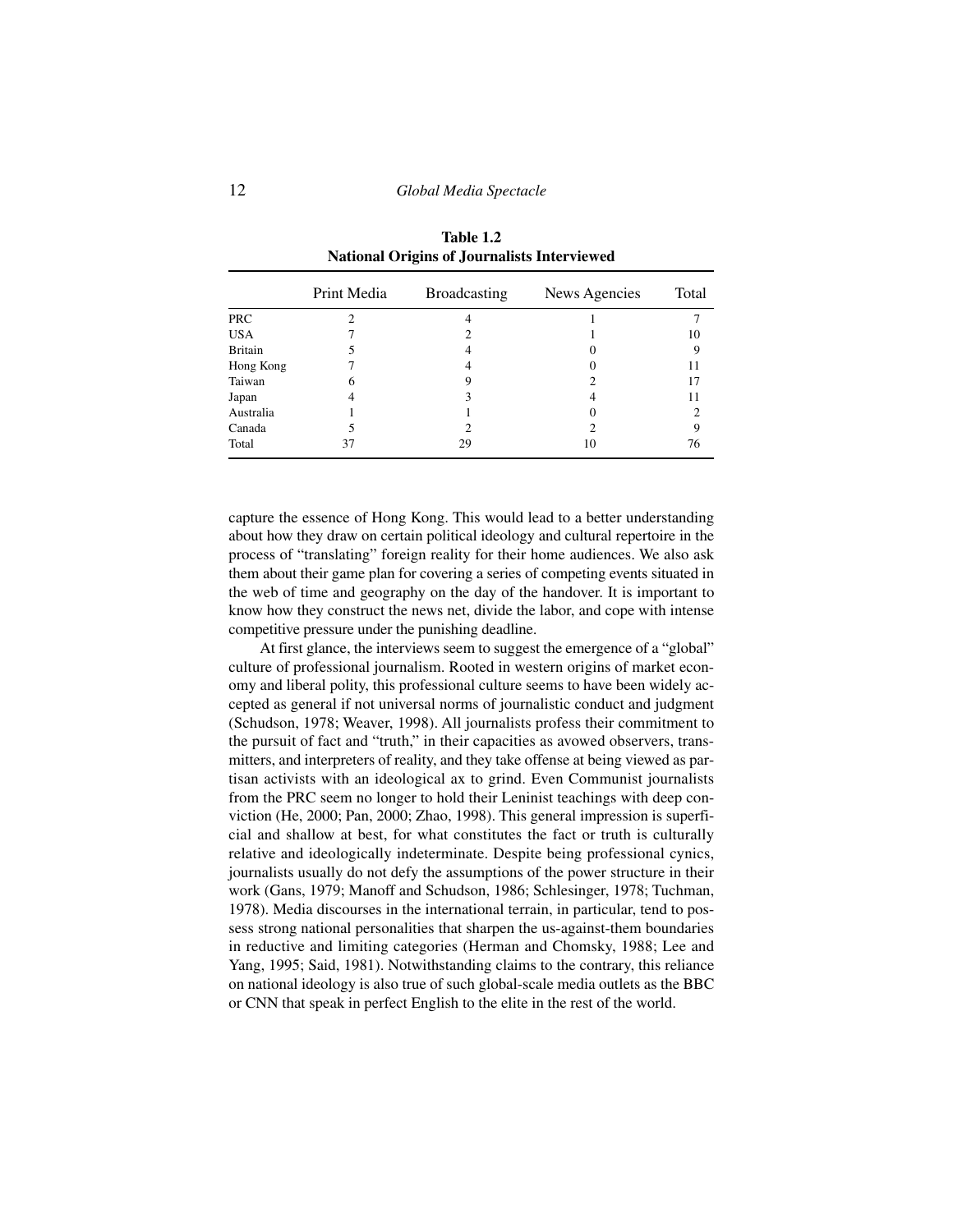#### *Content Analysis*

Of the sampled media outlets, we perform a content analysis of a subsample of 26 outlets totaling 3,883 stories, across seven media systems except Japan (Table 1.1). The main purpose is to set the basic comparative parameter of media coverage, but content analysis does not yield a deep understanding of the discursive structures. Appendix IV provides a more detailed description of the research procedure.

Three general points deserve initial remarks here. First, all eight media systems have covered the handover extensively (see Appendix IV for statistics). In terms of newspaper space, Hong Kong and the PRC rank highest, followed by Taiwan, Australia, and Canada. The United States ranks lower because the "local" papers devote a smaller space to the handover, but the elite papers produce large amounts of long interpretative stories. The pattern of television coverage differs only slightly: CCTV (China) ranks the first, followed by TVB (Hong Kong) and TTV (Taiwan), and Australian, British, and U.S. networks.

Second, the handover, as a prescheduled calendar event, has a clear life cycle. Media coverage peaks on June 30 and July 1. During the prehandover preparatory period (June 16–29), daily media coverage is only 11% to 33% of the amount produced in the peak period. The posthandover coverage (July 2–5) tapers off to range from 7% to 39% of the amount produced in the peak period.

Thirdly, as will also be clear (Table 3.1), the PRC faces a doubting world. The PRC media see no negative change will take place after the handover; in fact, everything in Hong Kong will look brighter under the loving care of the motherland. But those from the four English-speaking countries—the United States, Britain, Australia, and Canada—predict that profound negative change is likely to occur in political, if not economic, areas. Hong Kong and Taiwan media, concerned with self-survival, are also negative but not as negative as the western media. The content analysis confirms and sharpens the results of our discourse analysis.

#### *Discourse Analysis*

For the most important part of our work, we take a constructionist approach to discourse analysis as developed by William Gamson and his associates (Gamson and Modigliani, 1987, 1989; Gamson et al., 1992) in an effort to link media texts and broader ideological underpinnings of national prisms. We first deconstruct stories that comprise each national media account into what Gamson and Lasch (1983) call "signature matrix," a device that lists the key frames and links them to salient signifying devices. We then reconstruct their major theses into genotypical categories—or what Gamson calls "ideological packages" or "discursive packages"—replete with metaphors, exemplars, catch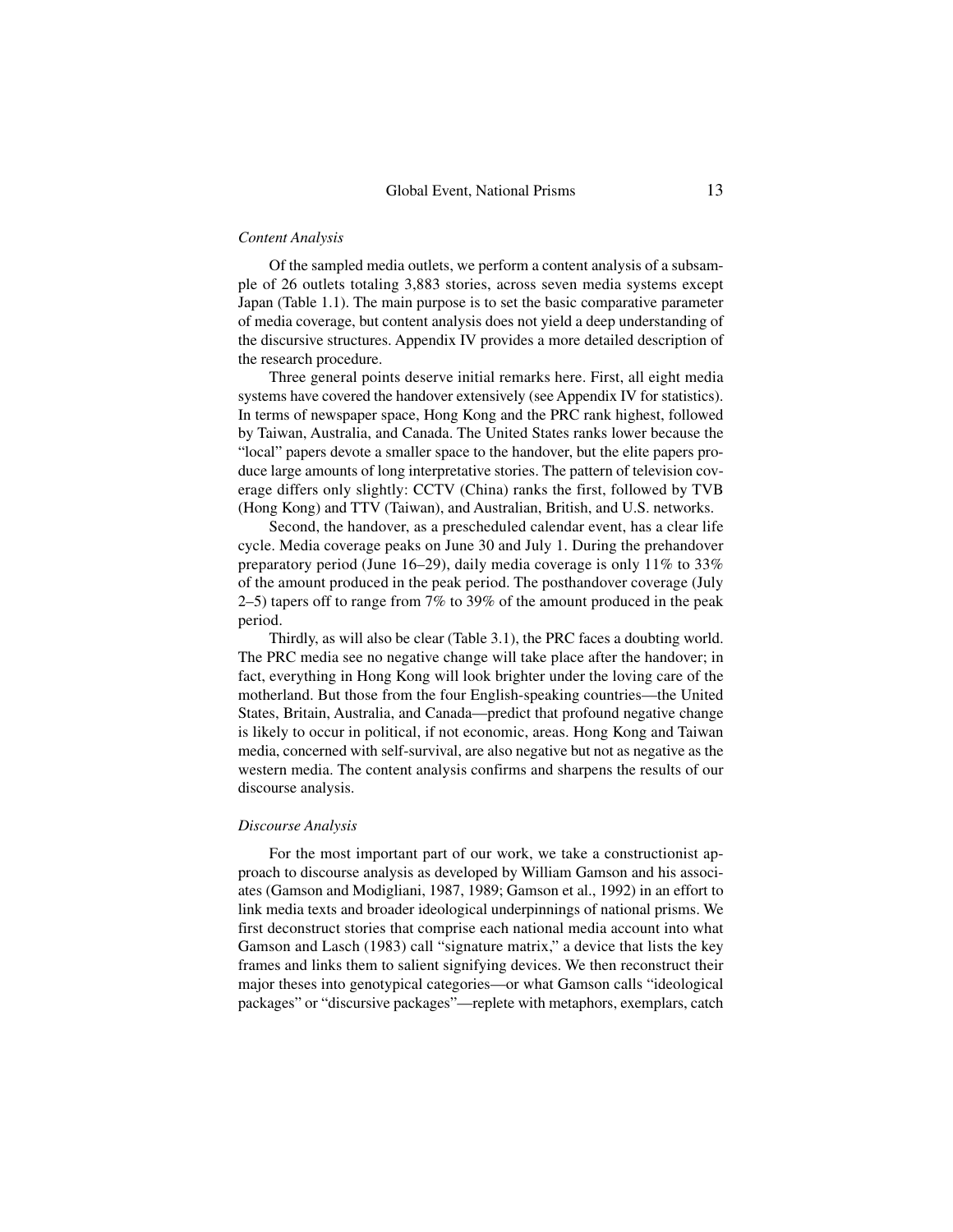phrases, depictions, visual images, roots, consequences, and appeals to principle. These frames serve as an organizing scheme with which journalists provide coherence to their stories and through which some critical issues can be discussed and understood. Gitlin (1980: 7) writes, "Media frames, largely unspoken and unacknowledged, organize the world both for journalists who report it and, in some important degree, for us who rely on their reports." These frames relate media texts to overall social and ideological contexts.

This analysis involves examining the text along the paradigmatic and syntagmatic dimensions (Fiske, 1982). The former calls for an examination of the choices of textual units and their interrelationships within a news paradigm. We focus on "macro" and "midlevel" units in terms of journalists'choice of story details, quoted statements, metaphors, images and exemplars, as well as their source dependence. The syntagmatic dimension concerns the placement of textual units in a syntactic structure according to certain linguistic rules or the "story grammar" of an event (Pan and Kosicki, 1993; van Dijk, 1988). This dimension entails three levels of abstraction, each forming a template for storytelling:

- (1) At the level of the story, we must first analyze the "macro structure" (van Dijk, 1988) or "story grammar" (Franzosi, 1989) of news items—how signs are put together according to certain rules. A regular news item consists of the headlines, the lead paragraph, and the story (or event)—woven with actors, actions, and consequences.
- (2) We must analyze how official event organizers author a "megastory" composed of a series of activities and events (with a cast of actors and roles) leading up to the sovereignty transfer. This is an analysis of the "superstructure" or "global structure" (van Dijk, 1988).
- (3) We must analyze how, within this "global structure," journalists bring certain professional norms, journalistic paradigms (Bennett, Gressett, and Haltom, 1985; Chan and Lee, 1991), and organizational routine (Tuchman, 1978) to make sense of the events.

In sum, we examine the narrative structure (headline, lead, main body, and sources), the thematic structure (rules of citing sources and evidence to support a theme), and the rhetorical structure (rules and conventions of using certain symbolic resources to create meanings and cultural resonance) of media discourses (Pan and Kosicki, 1993).

We examine the texts of all sampled media organizations (Table 1.1), with an estimated total of 7,600 print stories, hundreds of hours of television coverage, and supplemental magazine stories. Two of us on the team are responsible for analyzing a country to achieve cross-verification. Frequent—initially, almost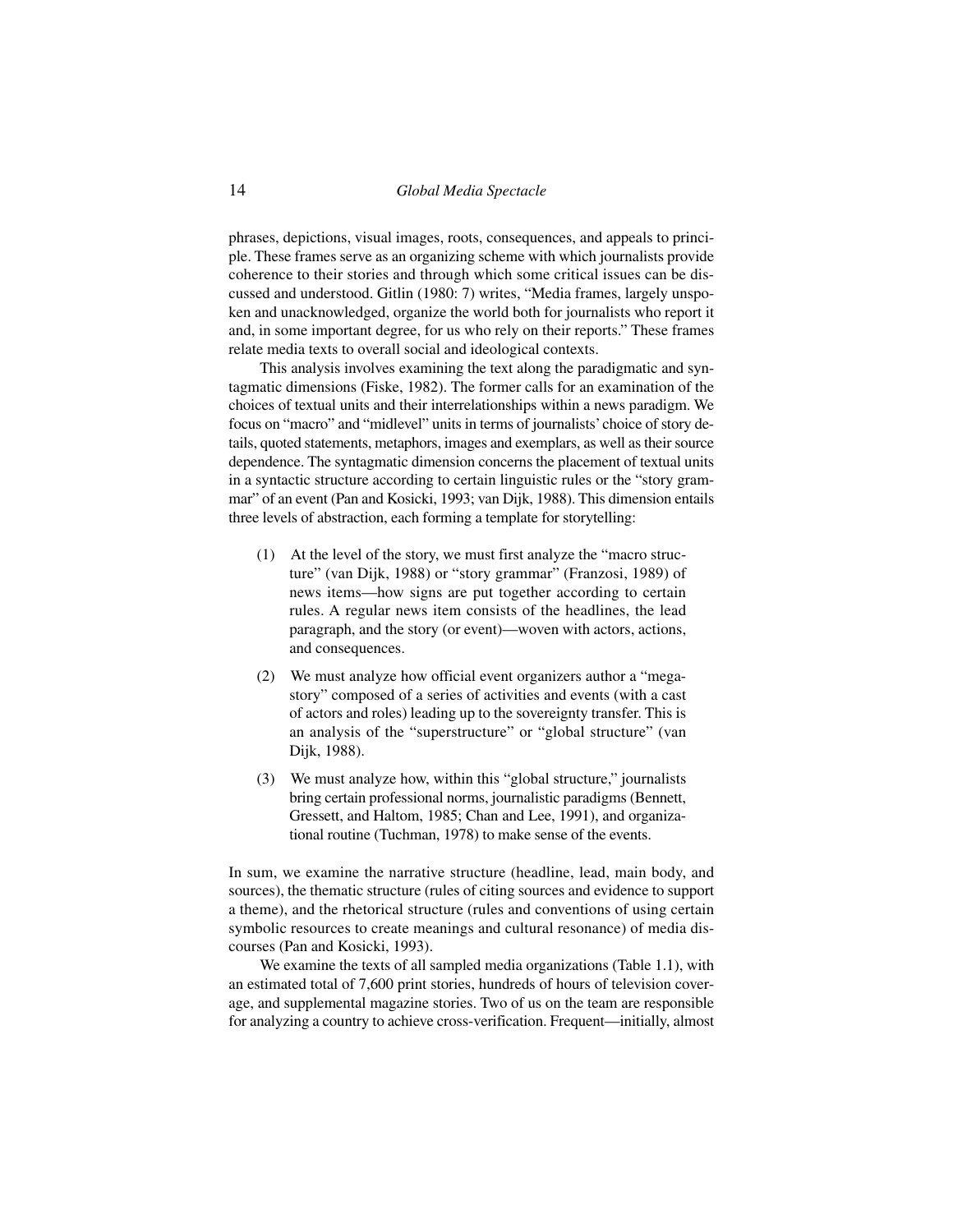daily—communication is conducive to furthering our common understanding about the framework for scrutinizing the discursive packages of each media system. We develop "country reports" based on cross-examining and traversing media texts, interview transcripts, our "other knowledge," and theoretical concepts. We make back-and-forth attempts at proposing alternative and supplemental interpretations to settle some conflicting hypotheses. For example, given our understanding of the general literature, we were initially skeptical about a claim made by a prominent CNN corespondent that his network is an objective international entity not tied to U.S., or any, ideology. We nonetheless treated it as a plausible hypothesis and reminded ourselves to pay special attention in the discourse analysis to determine if there is a significant difference between the ideological structure of CBS and CNN. We found little differences between them and hence rejected his claim (see chapter 3). Painstaking and disciplined cross-fertilization between theoretical concepts and different facets of data has led to the development of thematic outlines as herein presented.

# **Framework for Analysis**

News has to come from somewhere and somebody. It does not reveal itself without human construction. Our framework for analysis, as sketched in Figure 1.1, highlights the following points:

- 1. International news is a series of complex processes that involves making political, economic, and cultural choices.
- 2. Each of these news processes is constrained by the political economy of the home country, as well as its role and place in the larger international political economy.
- 3. Event organizers, often the authorities, produce the first-order script to structure the universe of news activities.
- 4. Professional journalists, working for and within media organizations, write the second-order script as narratives based on their observations and interpretations—within the constraints mentioned above.

In essence, this volume consists of two major parts: chapters 2–4 deal with the sociological, cultural, and ideological processes and strategies in the making of a global media event, while chapters 5–8 analyze the very stuff of life in discursive contestation.<sup>3</sup> The first part—the sociology of international media is important in its own right, but it also paves the way for the second part, where national prisms are the central site of ideological wars.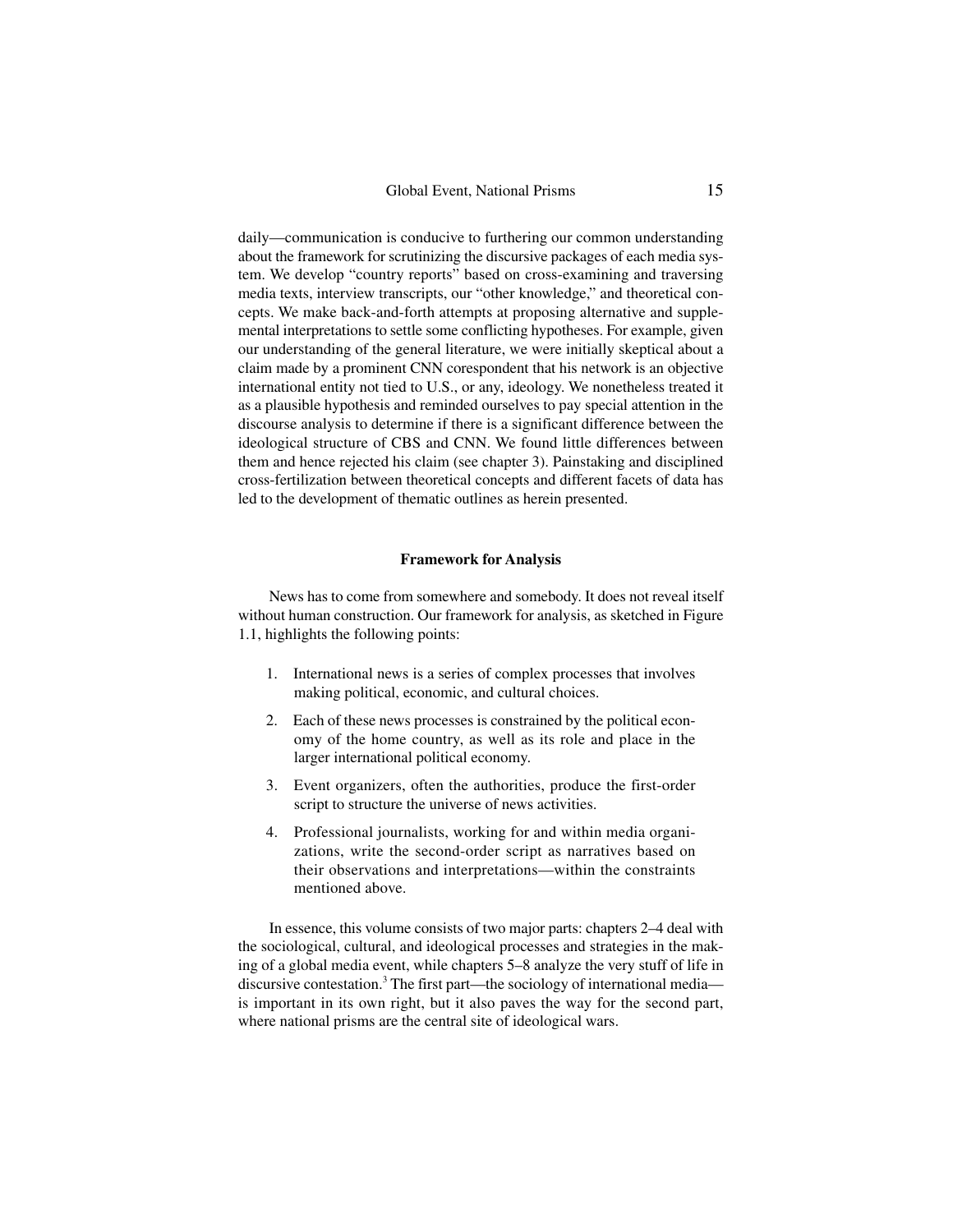## *News Staging and News Agendas*

The authorities outside the media set the news stage—ranging from the controlled access, facilities and the infrastructure, to schedules and arranged activities—that have a decisive influence on the news flow (chapter 2). The nature of the event—whether prescheduled, conflict-ridden, or fast-paced varies. The first injunction of journalists is to stay with the facts; they cannot portray a peaceful march as a bloody crackdown. Next, the configuration of domestic and international forces shapes the parameters of potential news topics within which journalists construct their narratives. Journalists transform occurrences into news agendas according to professional norms, orga-

**Figure 1.1 Conceptual Scheme of Comparative International Media Discourses**

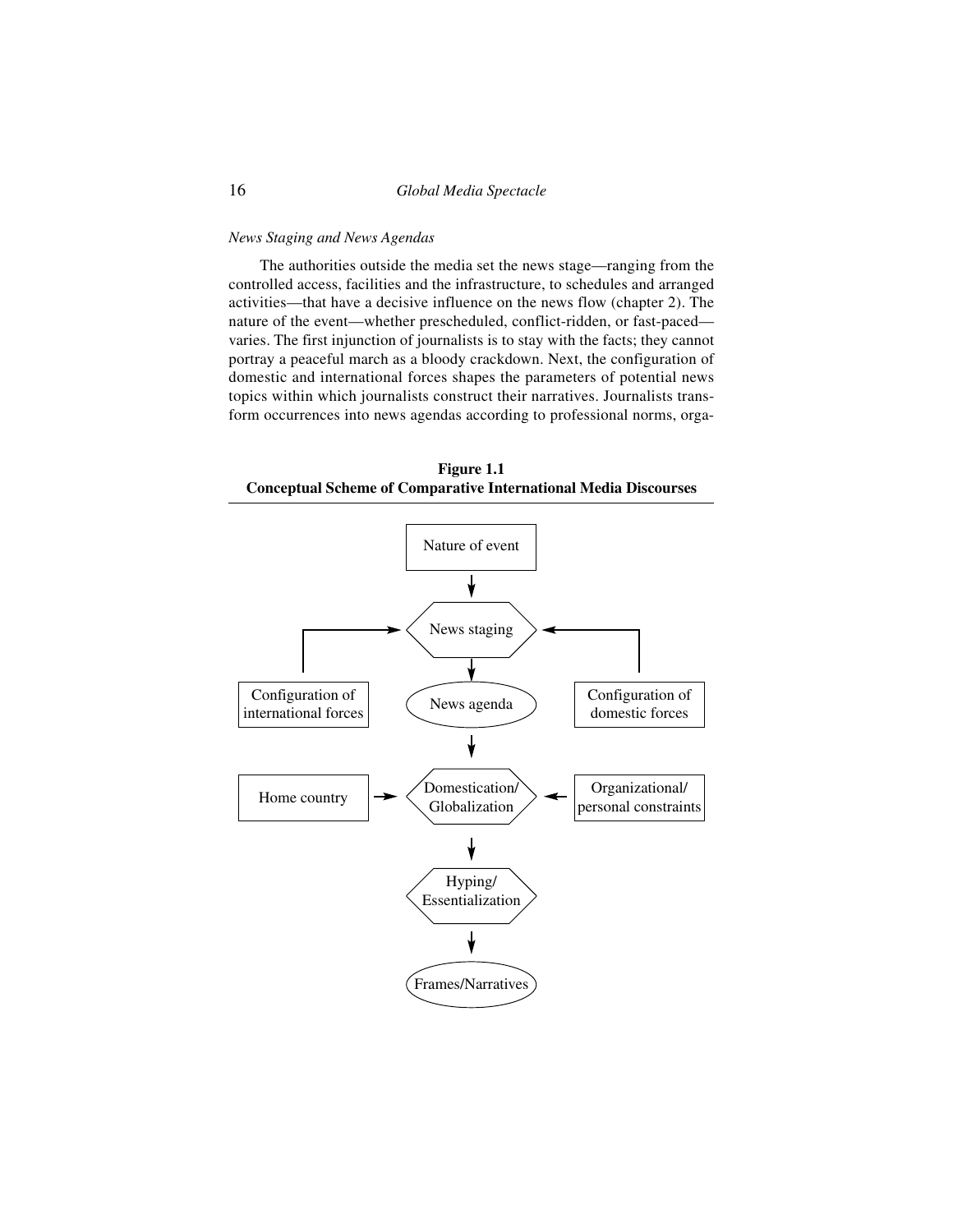nizational constraints, national values and orientations, and the law of the market. The stronger nations tend to have a stronger media presence. The media enjoy less latitude in setting the agenda if the organizers minutely script the stage. All centralized authorities and dominant nations attempt to control the flow and rhythm of news, even though they cannot completely monopolize it.

## *Domestication and Globalization*

Global news, about events happening in distant places, has to be brought home through the process of "domestication" to make it familiar and intelligible to home audiences (chapter 3). The conversion of a global agenda into a home agenda—that is, treating foreign news as an extension of domestic news—starts out with selective framing of issues or topics through the lens of professional norms, national interest, cultural repertoire, and market dynamics. As the public is generally apathetic to international news, foreign correspondents must go to extra length in imparting relevance or adding entertainment value to the story. This "domestic" perspective tends to be state-articulated "national" perspective, suppressing subnational, local differences. The extent to which the global-scale media outlets (such as CNN and the BBC) can be free from national ideological constraints bears further analysis.

#### *Hyping and Essentialization*

Hyping and essentialization are two processes by which news is domesticated and globalized (chapter 4). Hyping is a strategy for the media to reduce the gap between what is expected of a media event and scripted reality, thus bringing to the forefront (and to make up for the lack of) theatrical elements (such as conflict, competition, suspense, and emotion) to electrify the audience. The resultant media product tends to portray a reality that is larger than life. Intensified media competition in the commercial market has made hyping an imperative in today's news business. Essentialization means stripping an event to its core properties as if they were invariant and immutable; the reductive and frozen narratives, often manifested in crude us-againstthem cliché, conceal many complex and contradictory contexts of reality. We present a case analysis of essentialized narratives about nationalism and colonialism in chapter 7.

## *National Prisms: Frames and Narratives*

Another core concern is to analyze international newsmaking as a form of ideological contestation (chapters 5–8). As the end product of the news process, these frames and narratives provide journalists with organizing coherence to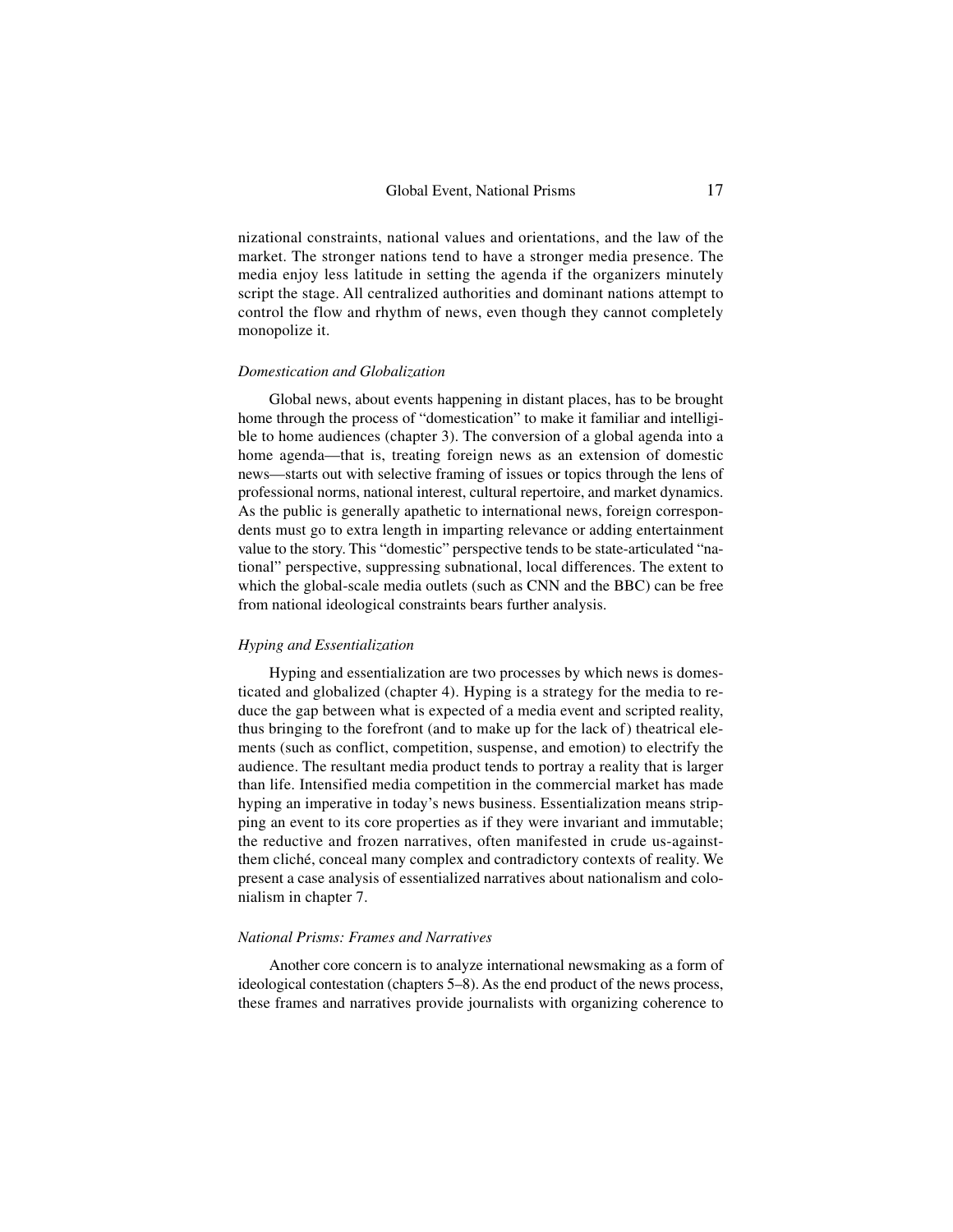their stories, through which some critical issues can be discussed and understood. These frames help organize the world of events both for those who report them as journalists and for those who consume such reports as audience. We shall examine four outstanding discursive battles, each with internal skirmishes.

The first discursive battle is fought between the United States and the PRC over grand ideologies and conflicting systems (chapter 5). The PRC finds itself becoming the chief villain of the U.S. media in the post-Tiananmen era and in the post-Cold War order. Seeing Hong Kong through the ugly mirror of the Tiananmen crackdown, they proclaim that the United States, as a "new guardian," will prevent Hong Kong's fragile democracy and existing freedoms from China's abuse. Hong Kong will also play the "Trojan Horse" role to subvert China's authoritarian system. Television networks are particularly blatant.

Britain and the PRC, the two sovereign powers involved in the handover, join the second discursive battle over the interpretations of colonialism and nationalism (chapter 6). China's media *essentialize* British colonialism as inherently evil while touting Chinese nationalism as inherently supreme; this narrative, while partially valid, loses sight of several key complex and paradoxical historical developments. The British media largely ignore their inglorious colonial beginnings. Instead they *de-essentialize* the evilness of colonialism by emphasizing that Hong Kong is Britain's creation as a free, stable, and prosperous enclave against relentless turmoil in the PRC. They personify Governor Patten as democracy's apostle who stands up to Communist bluster. These selective historical depictions, while partially valid, typify what Said (1978, 1981, 1993) portrays as the imperial construction of Orientalism.

The third discursive battle occurs within "Cultural China" over the meaning of Chinese nationalism, China, and Chinese (chapter 7). The state-controlled PRC media approach the handover primarily as a domestic issue with global implications for national glory. Relying exclusively on domestic and friendly sources, they construct China as a unified nation-state centered in Beijing yet supposedly inclusive of global Chinese communities. The handover is a "national ceremony," marking an end to western colonialism and a beginning to national reunification. On the receiving end, Hong Kong media treat the handover as the unfolding of a crucial chapter in local history, praying that global watch will keep the place out of Beijing-inflicted harm's way. A thriving democracy in search of identity, Taiwan media focus on "what's next" for the island nation.

The fourth discursive struggle concerns a supporting cast of the western camp who seems to fight against the PRC and the United States at the same time over the primacy of ideology and national interests (chapter 8). Both Canada and Australia have become Hong Kong's new diaspora, while Japan has enormous economic interests in Hong Kong. Australia and Japan also em